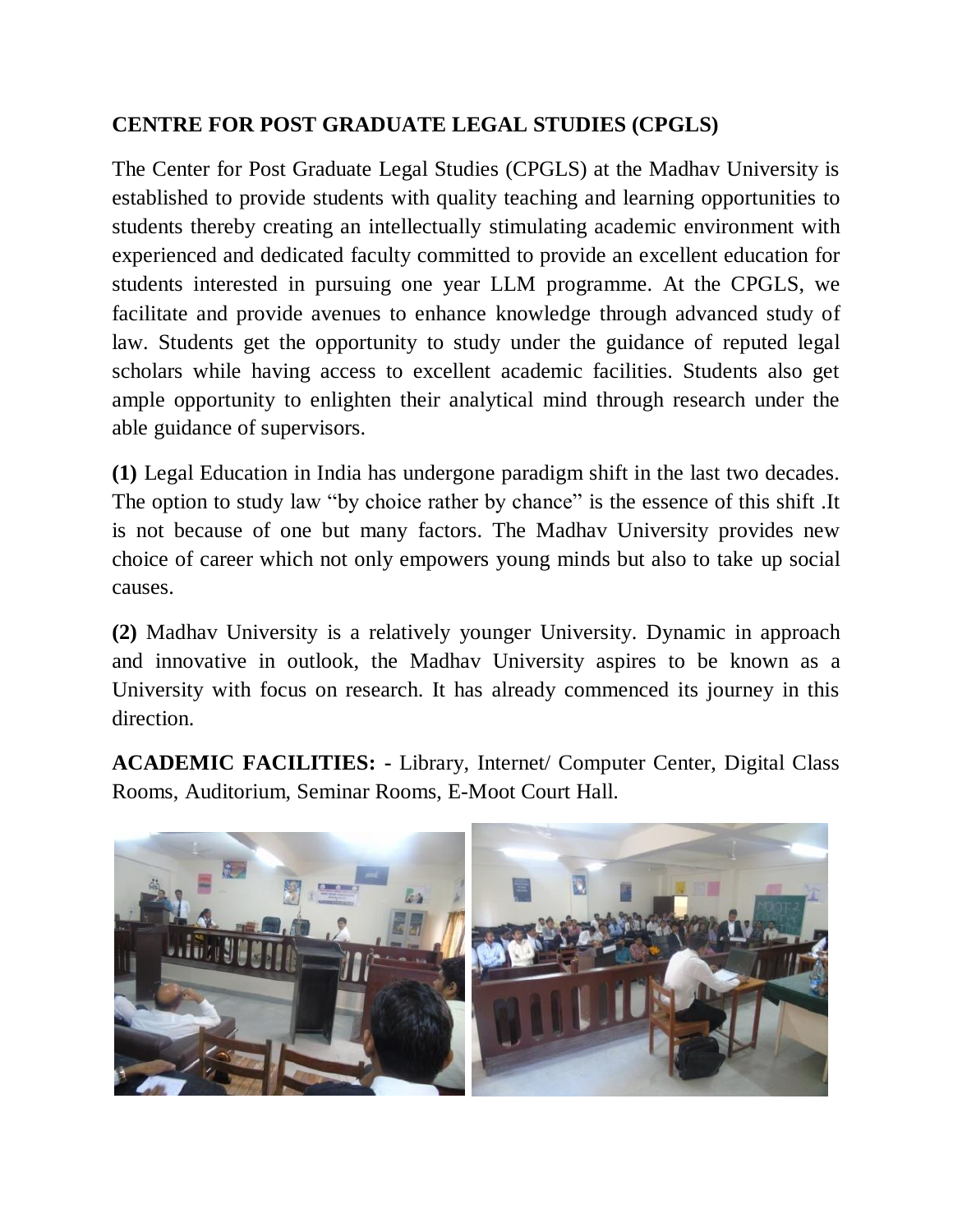

## **LIBRARY:-**

Library is an indispensable partner of the University, in preparing lawyers, advancing legal scholarship and research skills. The mission of the library is to support teaching and research need of faculty, students and legal teachers by providing the access of to high-tech electronic as well as traditional form of information to enhance and support legal research and scholarship in the  $21<sup>st</sup>$ century.



Library provides an innovative and comprehensive environment for study and scholarship to prepare students for responsible and productive lives in the legal profession and to support national and international leadership in improving the law and legal institutions through teaching, research and public services.

**LL.M:-** Details about the LL.M Course:-